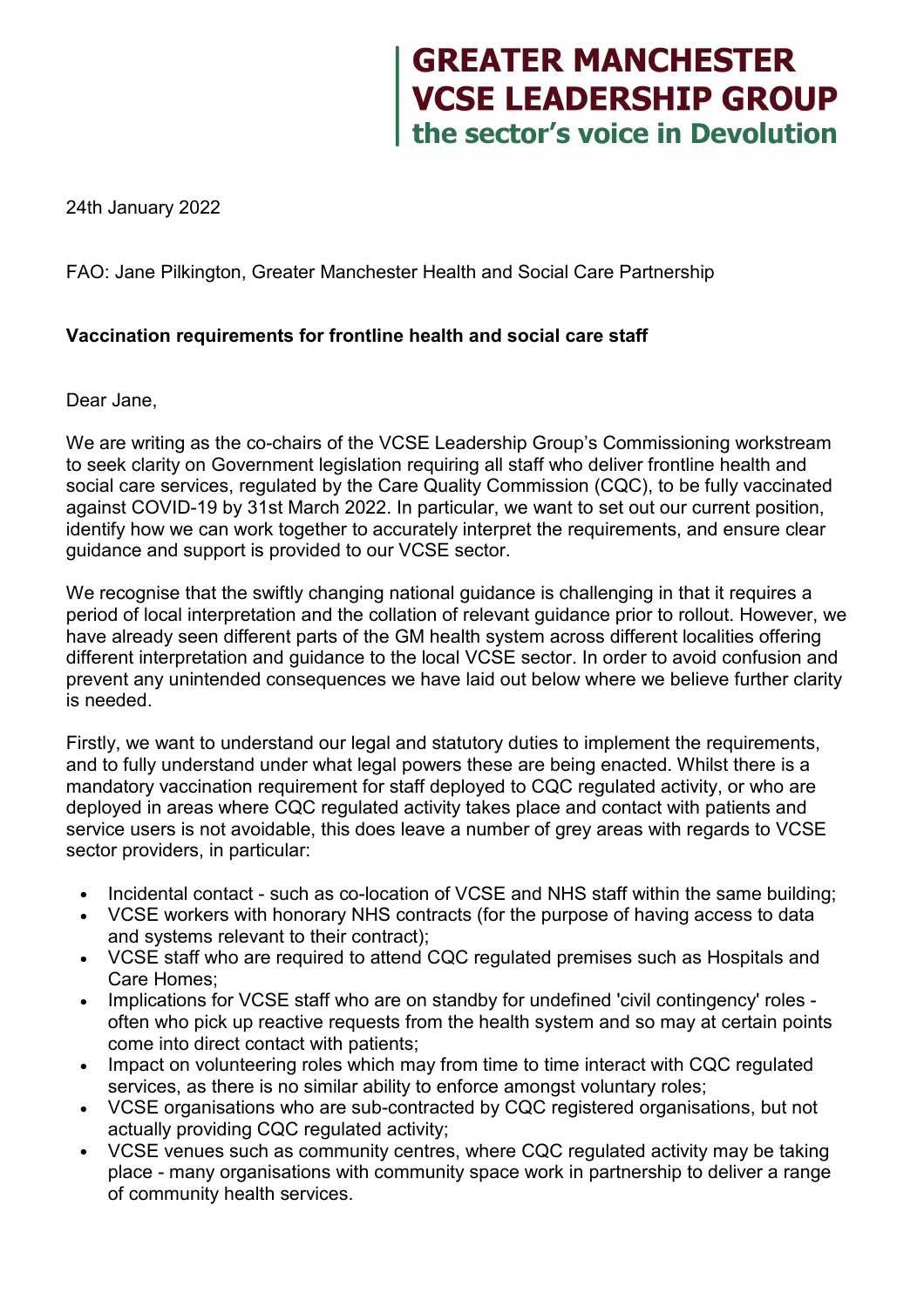We feel that urgent attention needs to be given to these 'grey areas' - with health leaders working in partnership with VCSE providers to clarify whether or not they fall under the vaccination requirements.

Secondly, as people leading VCSE organisations working to tackle inequalities, it is important for us to highlight some of the unintended consequences of this guidance and its potential impact on our sector.

We know that vaccine hesitancy has been and still is a particular issue amongst communities experiencing racial inequalities, in younger adults (although this has recently decreased), amongst those in lower socio-economic groups who are living in financial hardship, and amongst those who believe that they have already had the virus.

As providers where our workforce is frequently made up of the communities we serve, including marginalised groups, we have a real concern that a blanket requirement would have a severe and detrimental impact on both our workforce and our beneficiaries. At a time when our sector's services are in high demand from communities detrimentally impacted by the pandemic, we believe it is important to avoid any unnecessary disruption to these critical services.

We believe a nuanced approach is therefore needed, which also takes into account other risk areas, including any interactions with employment law and data governance, for instance whether it is GDPR compliant for organisations to hold information on individual staff's vaccination status. At present, the Greater Manchester VCSE sector employs 75,610 paid staff and is home to 496,609 volunteers. We don't currently know what proportion of our workforce this issue may apply to. Due to their size, many organisations do not have access to free and timely legal advice to help them work through these issues, or dedicated HR departments to help manage any workforce-related issues. For this reason, we are seeking clarity on a GM position so that this can be communicated across the VCSE sector.

Given the wide range of views and conflicting information in circulation, we propose a conversation between VCSE providers and key commissioning entities in Greater Manchester to work through these issues and ensure that we are able to respond with clarity, transparency and confidence, providing our sector with the support it needs.

We therefore request an initial conversation as soon as possible to begin to work through the areas outlined above.

With best wishes

Alison Page and Paul Martin Co-chairs of the Greater Manchester VCSE Leadership Group's Commissioning workstream

*The Greater Manchester VCSE Leadership Group is a collaboration between VCSE leaders in Greater Manchester.*

*Secretariat: Voluntary Sector North West, St Thomas Centre, Ardwick Green North, Manchester, M12 6FZ Telephone: 0161 276 9300 www.vsnw.org.uk/our-work/devolution/gm-vcse-leadership-group*